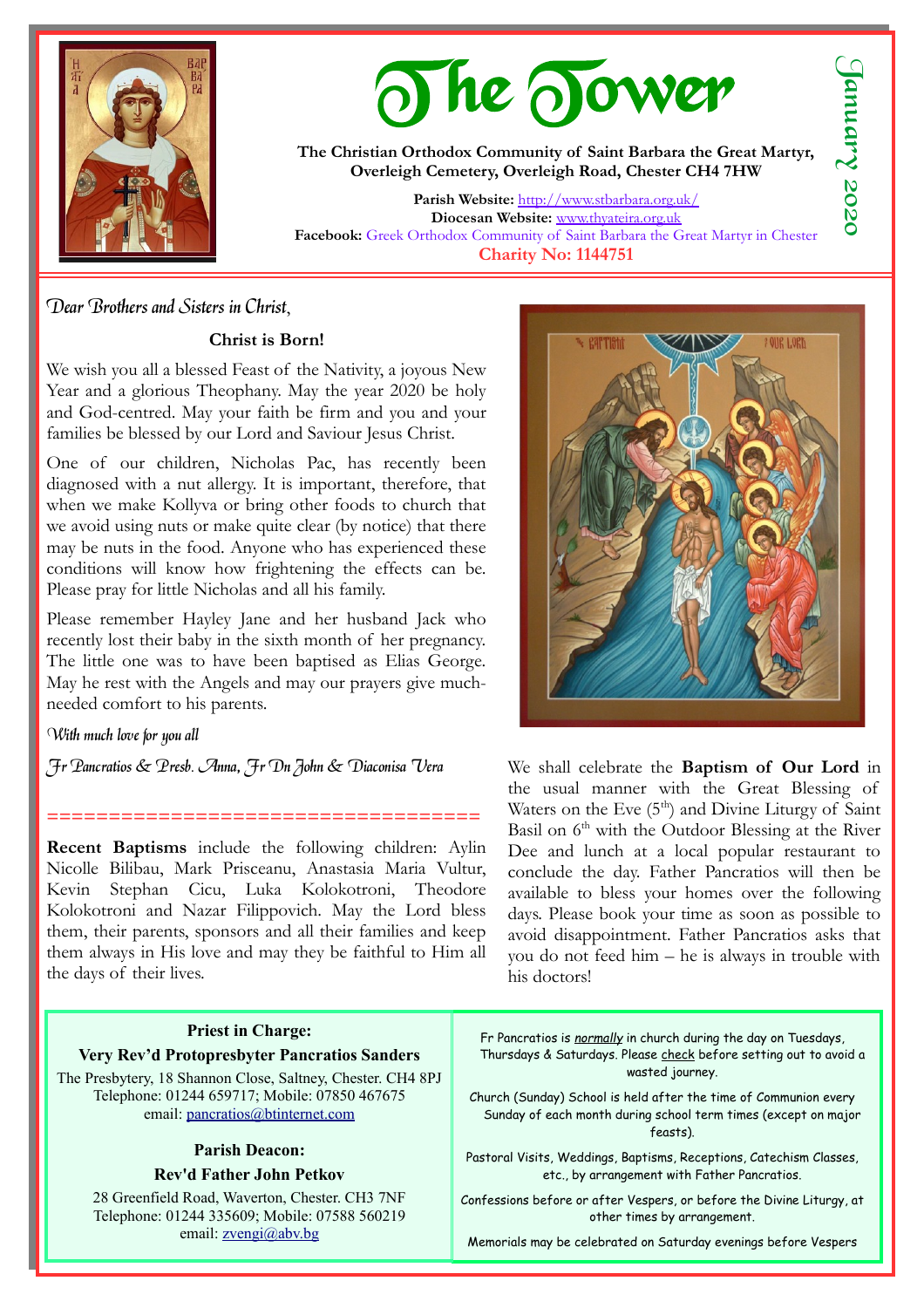## **Principal Services for January**

| 1 <sup>st</sup>  | <b>Wednesday 11.00am</b> |                    |                                   | Divine Liturgy of Saint Basil – Feast of the Circumcision                 |
|------------------|--------------------------|--------------------|-----------------------------------|---------------------------------------------------------------------------|
|                  |                          |                    | <b>Cutting of the Vasilopitta</b> |                                                                           |
| 3 <sup>rd</sup>  | Friday                   | 11.00am            | Royal Hours                       |                                                                           |
| 4 <sup>th</sup>  | Saturday                 | 11.00am            | Divine Liturgy                    | Sobor of the Seventy Disciples                                            |
|                  |                          | 5.30pm             | Vespers                           |                                                                           |
| 5 <sup>th</sup>  | <b>Sunday</b>            | 10.00am            | <b>Matins</b>                     |                                                                           |
|                  |                          | 11.00am            | <b>Divine Liturgy</b>             | <b>Hieromartyr Theopemptus of Nicomedia</b>                               |
|                  |                          |                    |                                   | followed by the Great Blessing of Waters                                  |
| 6 <sup>th</sup>  | <b>Monday</b>            | 11.00am            |                                   | Divine Liturgy of Saint Basil, followed by the Outdoor Blessing of Waters |
|                  |                          |                    |                                   | when we visit the river Dee at Eccleston                                  |
| 8 <sup>th</sup>  | Wednesday                | 6.30 <sub>pm</sub> | Vespers                           | Monk-Martyr Polyeuktos of Meletina                                        |
| 9 <sup>th</sup>  | Thursday                 | 6.30pm             | Vespers                           | Saint Gregory of Nyssa                                                    |
| 11 <sup>th</sup> | Saturday                 | 5.30 <sub>pm</sub> | Vespers                           |                                                                           |
| 12 <sup>th</sup> | <b>Sunday</b>            | 10.00am            | <b>Matins</b>                     |                                                                           |
|                  |                          | 11.00am            | <b>Divine Liturgy</b>             | Virgin-Martyr Tatiana of Rome: Annual General Meeting                     |
| 15 <sup>th</sup> | Wednesday                | 6.30 <sub>pm</sub> | Vespers                           | Chains of the Apostle Peter                                               |
| $16^{\text{th}}$ | Thursday                 | 6.30 <sub>pm</sub> | Vespers                           | Saint Anthony the Great                                                   |
| 18 <sup>th</sup> | Saturday                 | 5.30 <sub>pm</sub> | Vespers                           |                                                                           |
| 19 <sup>th</sup> | <b>Sunday</b>            | 10.00am            | <b>Matins</b>                     |                                                                           |
|                  |                          | 11.00am            | <b>Divine Liturgy</b>             | St Mark, Archbishop of Ephesus, Defender of the Faith                     |
| 22 <sup>nd</sup> | Wednesday                | 6.30 <sub>pm</sub> | Vespers                           | Hieromartyr Clement, Bishop of Ancyra                                     |
| 24 <sup>th</sup> | Friday                   | 6.30 <sub>pm</sub> | Vespers                           | Saint Gregory Nazianzus, Archbishop of Constantinople                     |
| 25 <sup>th</sup> | Saturday                 | 5.30pm             | Vespers                           |                                                                           |
| 26 <sup>th</sup> | <b>Sunday</b>            | 10.00am            | <b>Matins</b>                     |                                                                           |
|                  |                          | 11.00am            | <b>Divine Liturgy</b>             | <b>St Xenophon and family</b>                                             |
| 29 <sup>th</sup> | Wednesday                | 6.30 <sub>pm</sub> | Vespers                           | Sobor of the Ecumenical Teachers                                          |
|                  |                          |                    |                                   |                                                                           |

## **Principal Services for February**

| 1 <sup>st</sup>       | Saturday                         | 5.30 <sub>pm</sub> | Vespers               |                                                  |  |  |  |
|-----------------------|----------------------------------|--------------------|-----------------------|--------------------------------------------------|--|--|--|
| 2 <sup>nd</sup>       | <b>Sunday</b>                    | 10.00am            | <b>Matins</b>         |                                                  |  |  |  |
|                       |                                  | 11.00am            | <b>Divine Liturgy</b> | The Meeting of the Lord in the Temple            |  |  |  |
| 5 <sup>th</sup>       | Wednesday                        | 6.30 <sub>pm</sub> | Vespers               | St Photios, Patriarch of Constantinople          |  |  |  |
| 8 <sup>th</sup>       | Saturday                         | 5.30 <sub>pm</sub> | Vespers               |                                                  |  |  |  |
| <b>gth</b>            | Sunday                           | 10.00am            | <b>Matins</b>         |                                                  |  |  |  |
|                       |                                  | 11.00am            | <b>Divine Liturgy</b> | Sunday of the Publican and the Pharisee          |  |  |  |
|                       | <b>Beginning of the Triodion</b> |                    |                       |                                                  |  |  |  |
| $12^{\text{th}}$      | Wednesday                        | 6.30 <sub>pm</sub> | Vespers               | Apostles Aquila and Priscilla                    |  |  |  |
| $15^{\text{th}}$      | Saturday                         | 5.30 <sub>pm</sub> | Vespers               |                                                  |  |  |  |
| 16 <sup>th</sup>      | <b>Sunday</b>                    | 10.00am            | <b>Matins</b>         |                                                  |  |  |  |
|                       |                                  | 11.00am            | <b>Divine Liturgy</b> | <b>Sunday of the Prodigal Son</b>                |  |  |  |
| 19 <sup>th</sup>      | Wednesday                        | 6.30 <sub>pm</sub> | Vespers               | St Leo, Bishop of Catania                        |  |  |  |
| 22 <sup>nd</sup>      | Saturday                         | 4.30 <sub>pm</sub> | Memorial              | Soul Saturday                                    |  |  |  |
|                       |                                  | 5.30 <sub>pm</sub> | Vespers               |                                                  |  |  |  |
| 23 <sup>rd</sup>      | <b>Sunday</b>                    | 10.00am            | <b>Matins</b>         |                                                  |  |  |  |
|                       |                                  | 11.00am            | <b>Divine Liturgy</b> | Sunday of the Last Judgement, Sunday of Meatfare |  |  |  |
| <b>Meat-Fast Week</b> |                                  |                    |                       |                                                  |  |  |  |
| 26 <sup>th</sup>      | Wednesday                        | 6.30 <sub>pm</sub> | Vespers               | St Prokopios, Confessor of Decapolis             |  |  |  |
| 29 <sup>th</sup>      | Saturday                         | 5.30 <sub>pm</sub> | Vespers               | (Saturday of Cheesefare)                         |  |  |  |
|                       | <b>Month of March</b>            |                    |                       |                                                  |  |  |  |
| 1 <sup>st</sup>       | <b>Sunday</b>                    | 10.00am            | <b>Matins</b>         |                                                  |  |  |  |
|                       |                                  | 11.00am            | <b>Divine Liturgy</b> | <b>Forgiveness Sunday, Sunday of Cheesefare</b>  |  |  |  |
|                       | <b>Great Lent begins</b>         |                    |                       |                                                  |  |  |  |
|                       |                                  |                    |                       |                                                  |  |  |  |

**The Annual General Meeting will take place on 12th January. Please ensure your attendance at this important meeting and submit your nominations for the Board in good time.**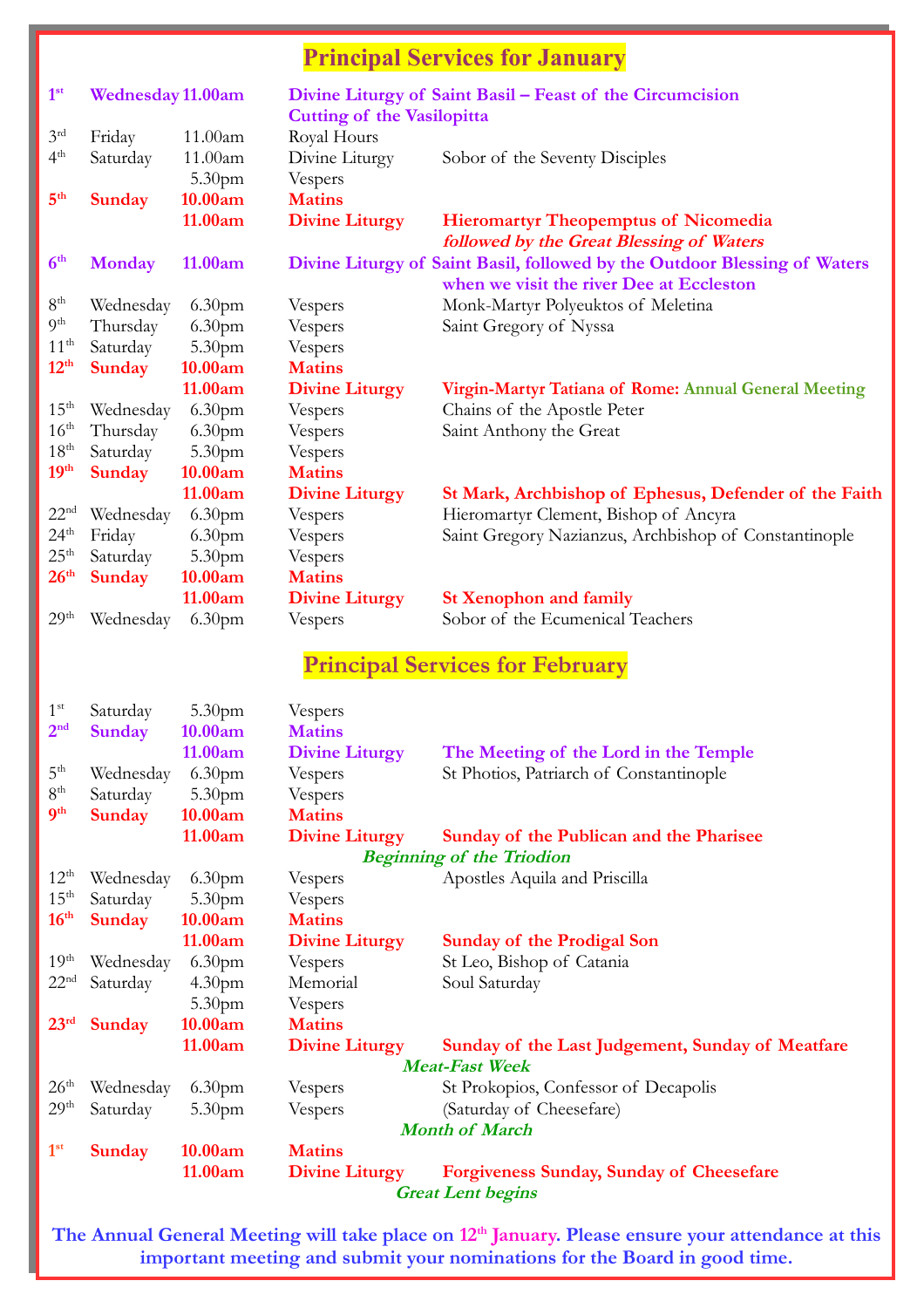## *A Scripture Reading Calendar for January with Irish Saints (where known)*

| 1  |                               | Fastfree Colossians 2:8-12               | Luke 2:20-21,40-52 | St Cúan, Abbot, founder of many churches and monasteries (752)           |  |  |
|----|-------------------------------|------------------------------------------|--------------------|--------------------------------------------------------------------------|--|--|
| 2  |                               | Fastfree Hebrews 5:4-10                  | John 3:1-15        | St Mainchin the Wise, first Bishop of Limerick (late 6thC)               |  |  |
| 3  |                               | Fastfree Acta 13:25-33a                  | Luke 3:1-18        | St Fintan of Doon, disciple of St Comgall of Bangor (6thC)               |  |  |
| 4  |                               | Fastfree 1 Timothy 3:14-4:5              | Matthew 3:1-6      | St Linus, first Bishop (Pope) of Rome (c76)                              |  |  |
| 5  | $Fast***$                     | 2 Timothy 4:5-8                          | Mark 1:1-8         | St Cheir, daughter of St Fintan Munnu at Kilkeary (c680)                 |  |  |
| 6  |                               | Titus 2:11-14; 3:4-7                     | Matthew 3:13-17    | St Scarthin, hermit on Mt Mairge in Leix, disciple of St David (6thC)    |  |  |
| 7  |                               | Acts 19:1-8                              | John 1:29-34       | St Cronan Beg, Bishop of Aendrum in Co. Down (7thC)                      |  |  |
| 8  | Fast                          | Hebrews 10:1-18                          | Luke 20:1-8        | St Ercnacta, made nun by St Patrick in Ulster (5thC)                     |  |  |
| 9  |                               | Hebrews 10:35-11:7                       | Luke 20:9-18       | St Foellen, monk, born in Eire, laboured in Scotland (8thC)              |  |  |
|    | 10 Fast                       | Hebrews 11:8-16                          | Luke 20:19-26      | St Diarmis the Just, founder of a monastery on Innis-Clotran (6thC)      |  |  |
| 11 |                               | Ephesians 5:1-8b                         | Luke 12:32-40      | Sts Ethenia & Fidelmia, nuns, daughters of King Laoghaire (433)          |  |  |
| 12 |                               | Ephesians 4:7-13                         | Matthew 4:12-17    | St Eilian of Anglesey (6thC)                                             |  |  |
| 13 |                               | Hebrews 11:17-31                         | Luke 20:27-44      | St Erbyn of Dumnonia & Wales, King (c480)                                |  |  |
| 14 |                               | Hebrews 12:25-27; 13:22-25 Luke 21:12-19 |                    | St Kentigern Mungo, first Bishop of Strathclyde (614)                    |  |  |
|    | 15 Fast                       | James 1:1-18                             | Luke 21:5-11,30-24 | St Ite of Killeely, Hermitess & foster-mother of St Brendan (570)        |  |  |
| 16 |                               | James 1:19-27                            | Luke 21:28-33b     | St Dúnchad ua Bráein, Abbot of Clonmacnoise (988)                        |  |  |
|    | 17 Fast**                     | James 2:1-13                             | Luke 21:37-22:8    | St Ninnidh, disciple of St Finian, one of the 12 Apostles of Eire (6thC) |  |  |
| 18 |                               | Colossians 1:1-6                         | Luke 13:19-29      | St Ninnidh of Innismacsaint (6thC)                                       |  |  |
| 19 |                               | Colossians 3:4-11                        | Luke 17:12-19      | St Breward of Cornwall, Bishop in Jersey (6thC)                          |  |  |
| 20 |                               | Hebrews 3:5-11,17-19                     | Mark 9:42-10:1     | St Laicin, founded a Monastery in Fulachmhin (655)                       |  |  |
| 21 |                               | Hebrews 4:1-13                           | Mark 10:2-12       | St Briga of Kilbride, Abbess at Lismore (6thC)                           |  |  |
|    | 22 Fast**                     | Hebrews 5:11-6:8                         | Mark 10:11-16      | St Wendreda, Virgin of March (7thC)                                      |  |  |
| 23 |                               | Hebrews 7:1-6                            | Mark 10:17-27      | St Colman, Abbot of Lismore & Bishop (702)                               |  |  |
|    | 24 Fast                       | Hebrews 7:18-25                          | Mark 10:24b-32b    | St Guasacht, Bishop of Granard (5thC)                                    |  |  |
| 25 |                               | Ephesians 2:11-13                        | Luke 16:10-15      | St Eochod, Apostle of the Picts of Galloway (597)                        |  |  |
| 26 |                               | 1 Timothy 4:9-15                         | Luke 19:1-10       | St Conon, Bishop and monastic founder on the Isle of Man (648)           |  |  |
| 27 |                               | James 2:14-26                            | Mark 10:46-52      | St Natalis of Ulster, monastic founder under St Columba (564)            |  |  |
| 28 |                               | James 3:1-10                             | Mark 11:11-23      | St Kinnera, Virgin on the Isle of Inniscathy, Bantry Bay (c530)          |  |  |
|    | 29 Fast                       | James 3:10-4:6                           | Mark 11:22-26      | St Blath, holy cook at St Brigid's Convent in Kildare (523)              |  |  |
| 30 |                               | James 4:7-5:9                            | Mark 11:27-33      | St Tudclyd, virgin in Wales (5thC)                                       |  |  |
|    | 31 Fast                       | 1 Peter 1;1-2,10                         | Mark 12:1-12       | St Maedoc, first Bishop of Ferns, Wexford, Abbot (626)                   |  |  |
|    | * Wine is allowed on this day |                                          |                    |                                                                          |  |  |

*\*\* Wine & Oil are allowed on this day* 

\*\**\* Fish, Wine & Oil are allowed on this day* 

#### **Sundays are shown in Bold**

† Note there are more readings on certain days - If you have no other Calendar, the Diocesan Hemerologion serves as a guide. Alternatively search the internet and download **Menologion 3.0** - a useful perpetual calendar.

## **Some Further Thoughts on the Life and Traditions of our Church – The Monastery**

A country that has monasteries is spiritually well-blessed though as yet there are only a few in the United Kingdom. There are, however, several in the planning stage and we may hope they will begin to function soon.

It is most important that we should remember that a monastery is not a parish or parish church and we should not treat it as such. It has a completely different function and that is principally prayer – prayer for the world and all that is within it. Of course other things may take place in the monastery; the monks or nuns may produce handicrafts; prayer ropes, crosses, icons, candles, incense and similar items, by the sale of which they sustain themselves.

The monastery will also offer hospitality – to the traveller, the pilgrim, the one seeking spiritual sustenance. For whatever reason we make our pilgrimage, it is important not to overstay our welcome or behave or dress inappropriately. Some monasteries will only allow a single night stay, others a longer period so long as arrangements have been made in advance. Whether we seek a brief visit or a longer stay we should 'pay our way' and offer a gift that is appropriate to the use we have made of the monastery.

We should also follow the monastic daily cycle and join with the monks at all their worship, remembering that the monastic clock works differently to what we are used to.

The opportunity may also be taken to raise our spiritual concerns with the abbot or Abbess or other spiritual father. Do remember that some monasteries or convents will not receive persons of the opposite sex for obvious reasons.